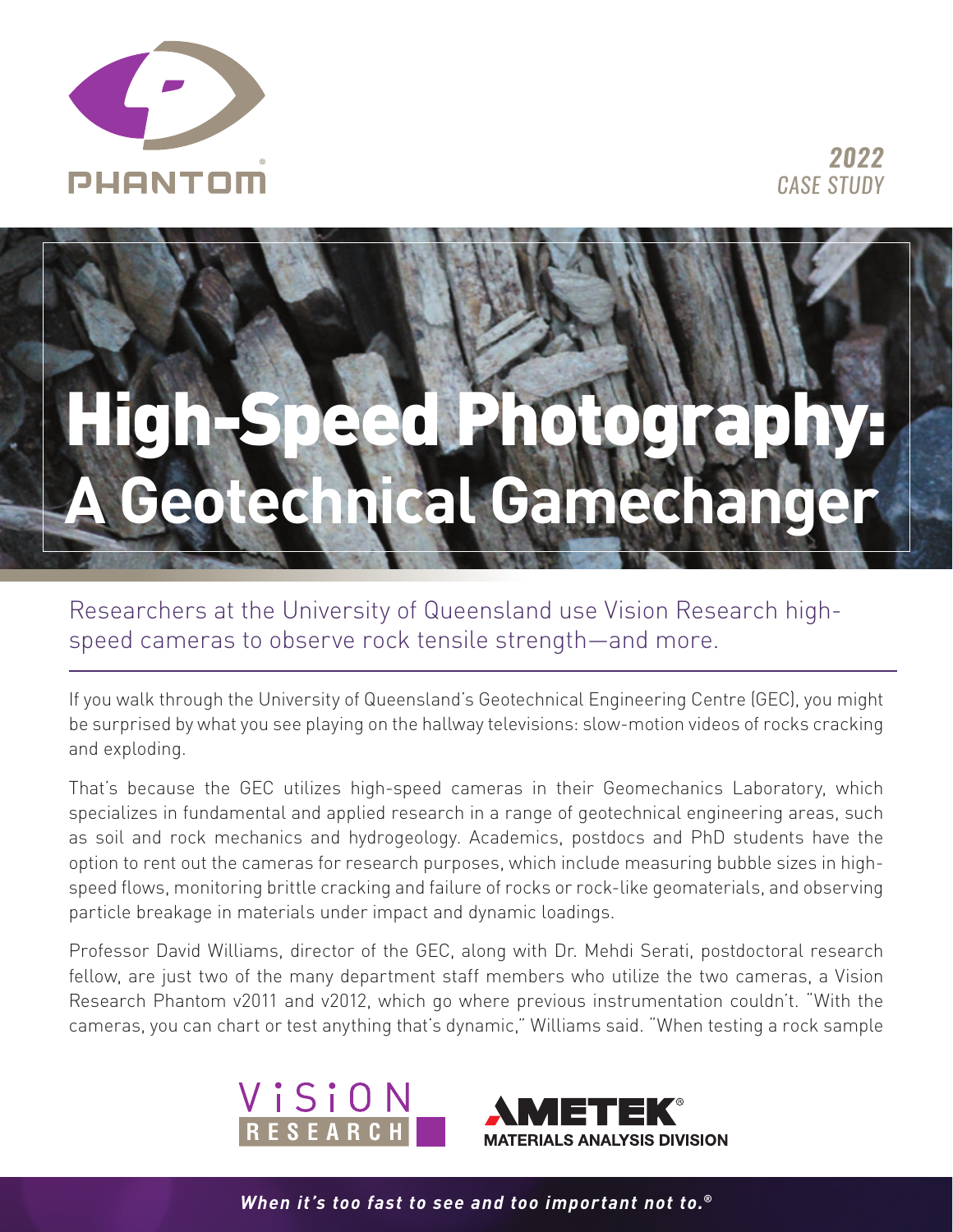

under load, for example, cracking happens very quickly. The cameras tell us when and where the crack initiates and how it grows."

These tests enable GEC researchers to assess the tensile strength of natural and composite materials which has vast implications for applications in civil engineering. For instance, with the data, the researchers and their industry partners can more accurately predict instability in certain construction materials, as well as figure out how to improve pavement and other composite materials to better resist cracking.

## **CHANGING THE STANDARD**

Not only do the cameras enable Williams and his team to more accurately observe and measure material strength; they also enable the researchers to challenge—and ultimately improve—long-established geotechnical laboratory techniques. "Over the years, a lot of these tests have become entrenched," Williams said. "But we need evidence to justify changing them."

For example, the Brazilian test is one of the most established techniques for determining rock tensile strength. It involves compressing a thin, disc-shaped specimen of rock via two diametrically opposite diameter loads until the disc fails along its loaded diameter into roughly two equal halves. "The test has been around for 200 years or so," Mehdi said. "It's popular, easy to execute and is the preferred method for testing a rock's tensile strength among geotechnical researchers."

The problem was, however, that rather than resulting in a single crack at the disc's center, the test often triggered multiple cracks and secondary shear fractures in the vicinity of the contact points. "Cracks that start at the center indicate the tensile strength of a material," Mehdi explained. "But cracks that occur at the loading points do not. "Although the test has evolved over the years to try to eliminate the shear fracturing, each iteration has had its own limitations. That's where the cameras come in.

In an effort to improve the technique, Mehdi and his team conducted a series of Brazilian tests on brittle rocks, including granite, basalt and monzonite. They loaded the specimens under a constant displacement rate until failure occurred, usually within 1 to 2 minutes. They recorded the fracturing process using a Phantom v2011 ultra-high-speed camera system running at 130,000 frames per second (fps) at a resolution of 384 x 288 pixels. As expected, the high-speed footage revealed that additional secondary cracking at the loading points always accompanied tensile failure.

Mehdi and his team hypothesized that using discs that were smaller than the standard testing size would eliminate this problem. Using the same camera setup, they conducted retests using specimen samples that decreased in size for each rock type. The footage revealed a promising outcome: as the size of the discs decreased, less violent fracturing occurred—until, when each rock type hit a certain size, only a single crack formed down the center.

"Although the transition from multiple cracking to single cracking occurs at different sizes in different rock types, the experiment revealed that rock tensile strength is size-dependent," Mehdi said. "Thanks to the cameras, we now have evidence that can improve the Brazilian test. For example, we can develop a size correction model for each rock type that can help us more accurately estimate tensile strength."

"Assumptions aren't always correct," Williams added. "Different materials we test might behave differently because some are more brittle than others. Being able to observe what happens has allowed us to recommend changes to previously entrenched testing methods."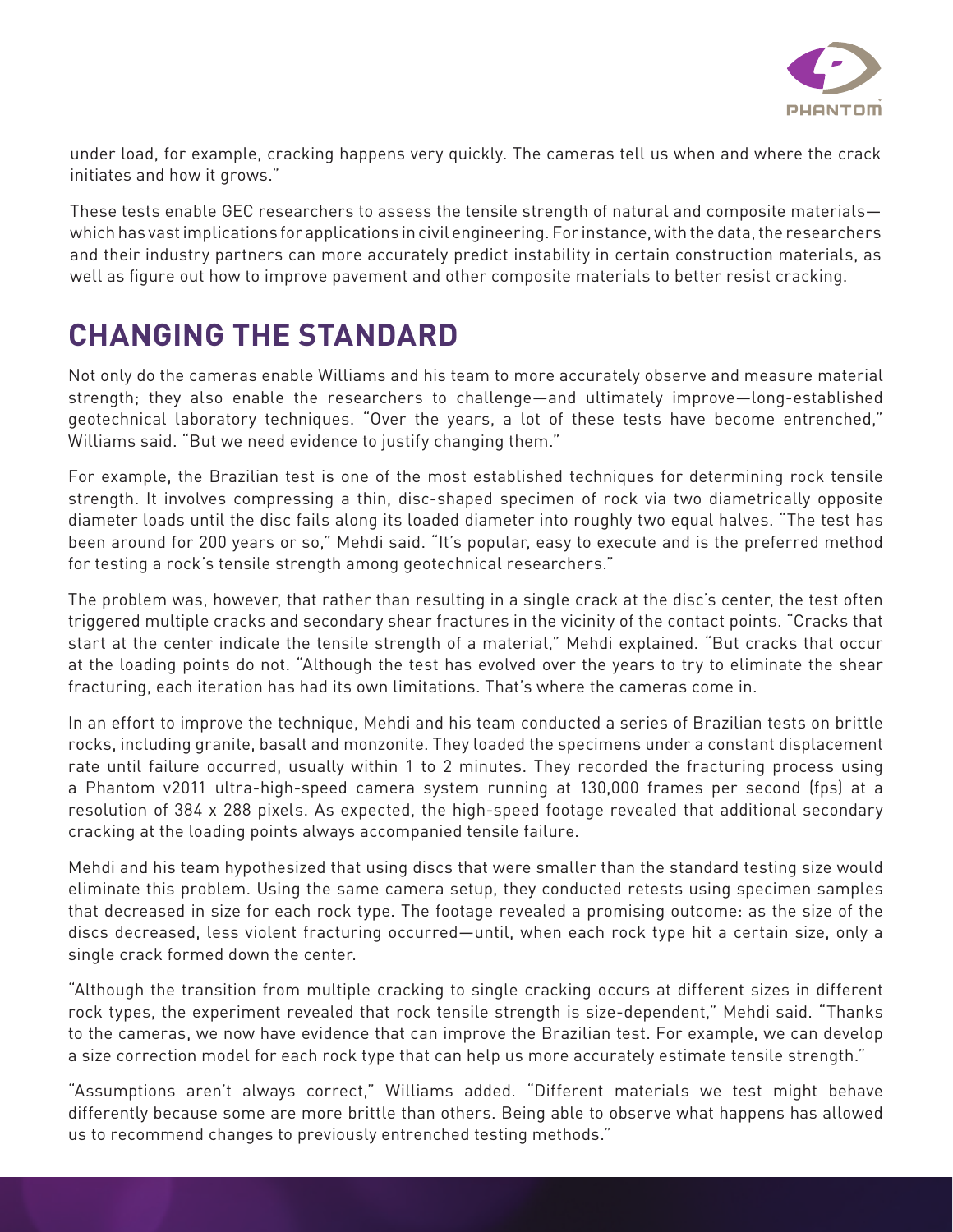



*As the high-speed footage revealed, the Brazilian test often triggers multiple cracks and secondary shear fractures in the vicinity of the contact points—rather than initiating a single crack at the disc's center.*

**"When a rock cracks, we can't predict where the crack will be, which makes trying to measure it with other instruments difficult," Williams said. "But the cameras provide a wide enough view to see the whole picture."**



*The researchers conducted a series of Brazilian tests on brittle rocks, including granite, basalt and monzonite, and recorded the fracturing process at a speed of 130,000 fps.*